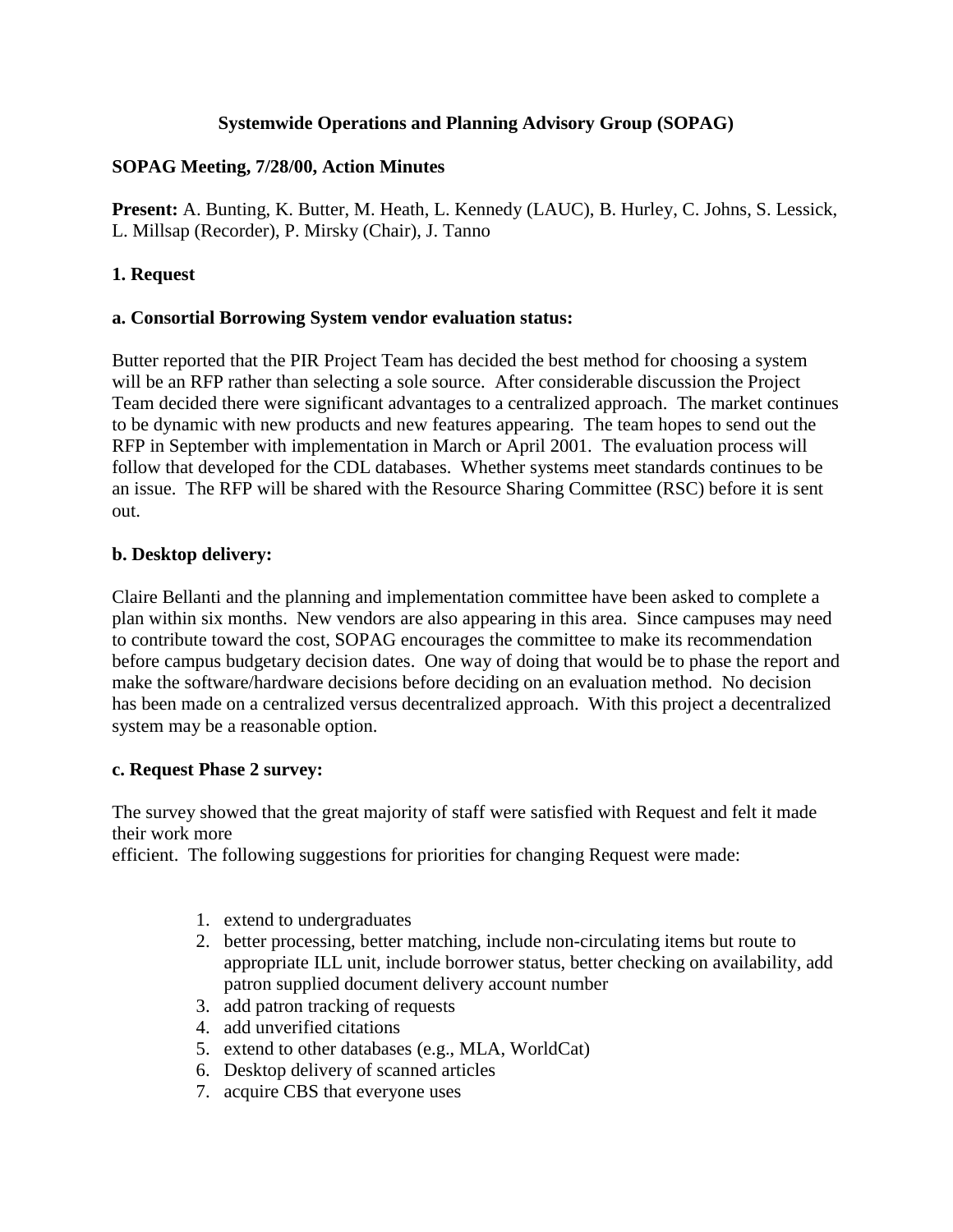8. turn off telnet Request and make the Web the only option.

With the exception of the last, all these suggestions are in some stage of consideration by the PIR Task Force.

### **d. ILL Statistics:**

The statistics show that load leveling is working and that overall activity is not increasing.

**ACTION:** Butter will redistribute the statistical spreadsheet with corrected formulas and will clarify whether the statistics are for Request activity only or for all ILL requests processed.

### **e. Extending Request to undergraduates: policies and rules:**

All campuses agreed to the following policy recommendations:

- 1. Undergraduates with blocked circulation records should be blocked from using Request until their record is clear. Patron blocks are based on local campus policy and may include, but are not limited to, overdue items, billed items, nonreturn of recalled items, lost or missing materials, campus blocks due to judicial review or a leave of absence.
- 2. Existing blocks related to the circulating status of materials should continue to be implemented. Such items include, but are not limited to, videos, special collections, and reserve items.
- 3. Items checked out on the local campus and available from another campus can be requested by undergraduate students in circulation status is available for that item.
- 4. All other CDL Request policies already in place would remain the same for undergraduate students as for other users.

There were three unresolved points for consideration:

- 1. Undergraduates should initially be limited to requesting 5 items from MELVYL and a total of five article requests from the combined CDL linked and hosted databases per day. The limits should be reviewed during Winter quarter for possible increase. After discussion, this was accepted.
- 2. Campuses should continue to review ILL activity for possible abuse such as requesting interlibrary loans on behalf of a private employer, recreational use, or bypassing local policies. The review may take place after the Request has been placed, but could prevent future abuses or result in blocking the patron from future requesting. SOPAG agreed this was a campus decision.
- 3. Interlibrary loan items borrowed by undergraduate students should receive the loan period determined by the lending campus (as opposed to the UC-wide standard loan period for faculty and graduate students). SOPAG proposed that there be a standard four-week load period for undergraduates.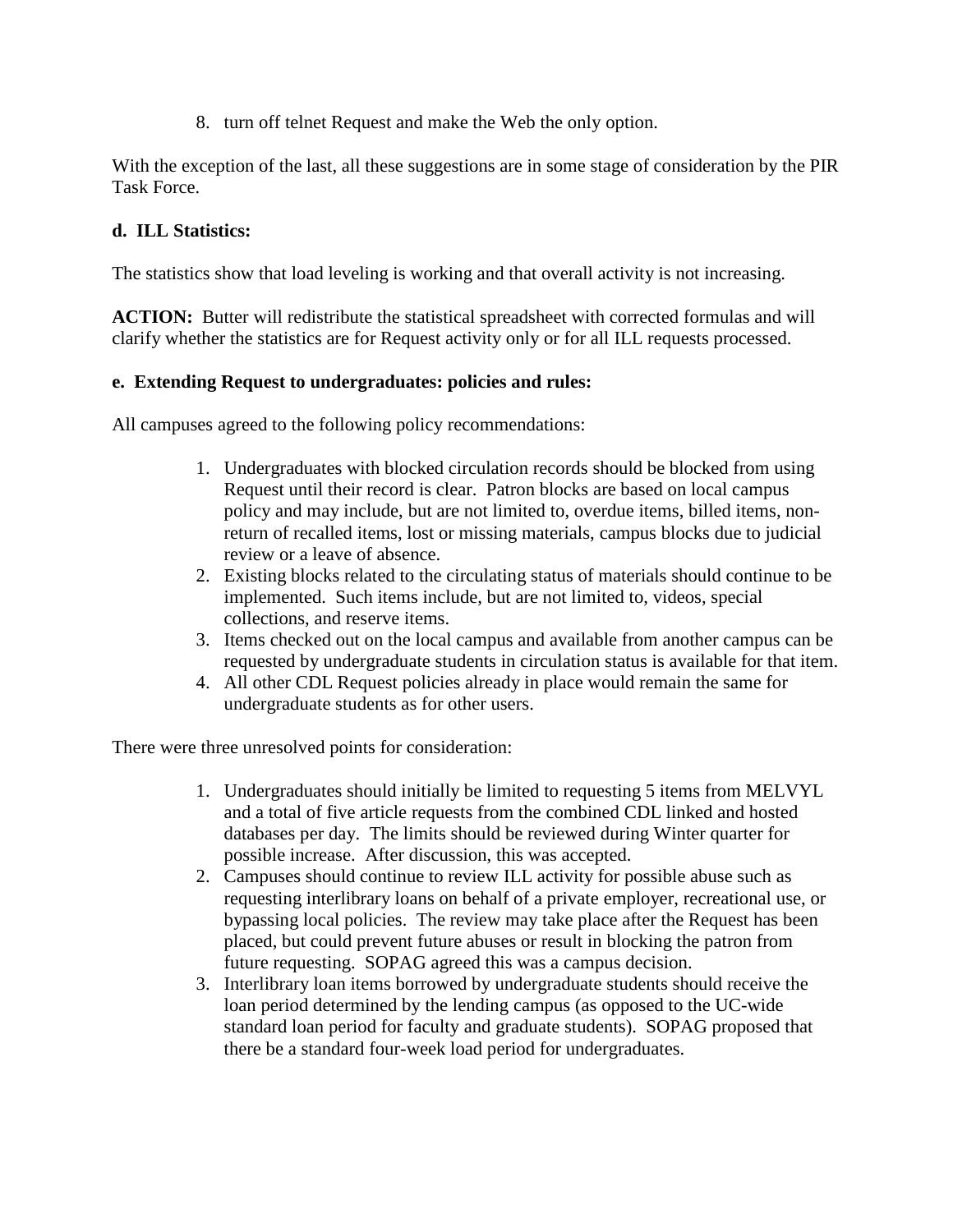**ACTION:** Each campus will respond to Butter by August 11 to say whether they support the proposal.

All procedural recommendations were supported. Testing of real-time patron authentication will be done on DRA and Innovative systems in early September. Separate tables will be developed for each campus defining patron types and blocks. A symbol or letter will show staff patron status. The campuses are already working of messages and help screens. SOPAG supported requiring users to choose a "last usable date" that will automatically cancel unfilled requests. Campuses may consider creating a special OCLC profile that send requests to "Review" rather than sending "Direct" based on class of material.

**ACTION:** Butter will redraft the recommendations into a policy document. She encouraged all campus proposals for PIR/OPS come through the campus representatives.

# **2. RFP Update**

Hurley reported that the process is on schedule. Discussions are in process with UCLA Purchasing to insure that the evaluation methodology follows university policies. The methodology must be completed before the bids are opened on August 4. The methodology and the vendors who respond will be public, but the deliberations of the Evaluation Steering Committee are strictly confidential. Eleven vendors have said that they intend to respond. The steering committee members are expected to explain the process to their campuses, including the faculty senate. In additional to the steering committee, three consultants will evaluate specific functions across all vendors.

The committee plans to have reports to the Academic Senate, SLASIAC, and the ULs and SOPAG in October and a final recommendation in November. Implementation would then be in summer 2001. If phase II evaluation is needed, implementation will be in 2002.

### **3. Collection Management Initiative**

No project manager has been identified for the Mellon project, but Johns, Cate Hutton, and Gary Lawrence have developed an alternative plan. Johns has proposed to Richard Lucier that a working group of two or three librarians be appointed to work with her to provide feedback to drafts of an operational plan and the research design for the implementation phase to begin in early 2001, if funded by Mellon. The research design will include the following parts:

- a. Cost elements of maintaining print and electronic resources
- b. Usage measure by title, campus, and publication dates
- c. Preference/Behavior data from users
- d. Institutional impact, e.g., budgeting, space planning, etc.

Johns will send out a charge for the Working Group next week and ask for suggestions for members. They will also be looking for a project analyst to assist with the writing, budget development, and background research. Michael Cooper, faculty member at Berkeley, has developed suggested cost elements for the research design.

### **4. Task Force to consider future directions for CRL**

The ULs are hoping to have information on how the CRL could better serve UC by the end of the year, but no draft charge has been received yet.

# **5. Statement of ILL needs for UC Special Collections**